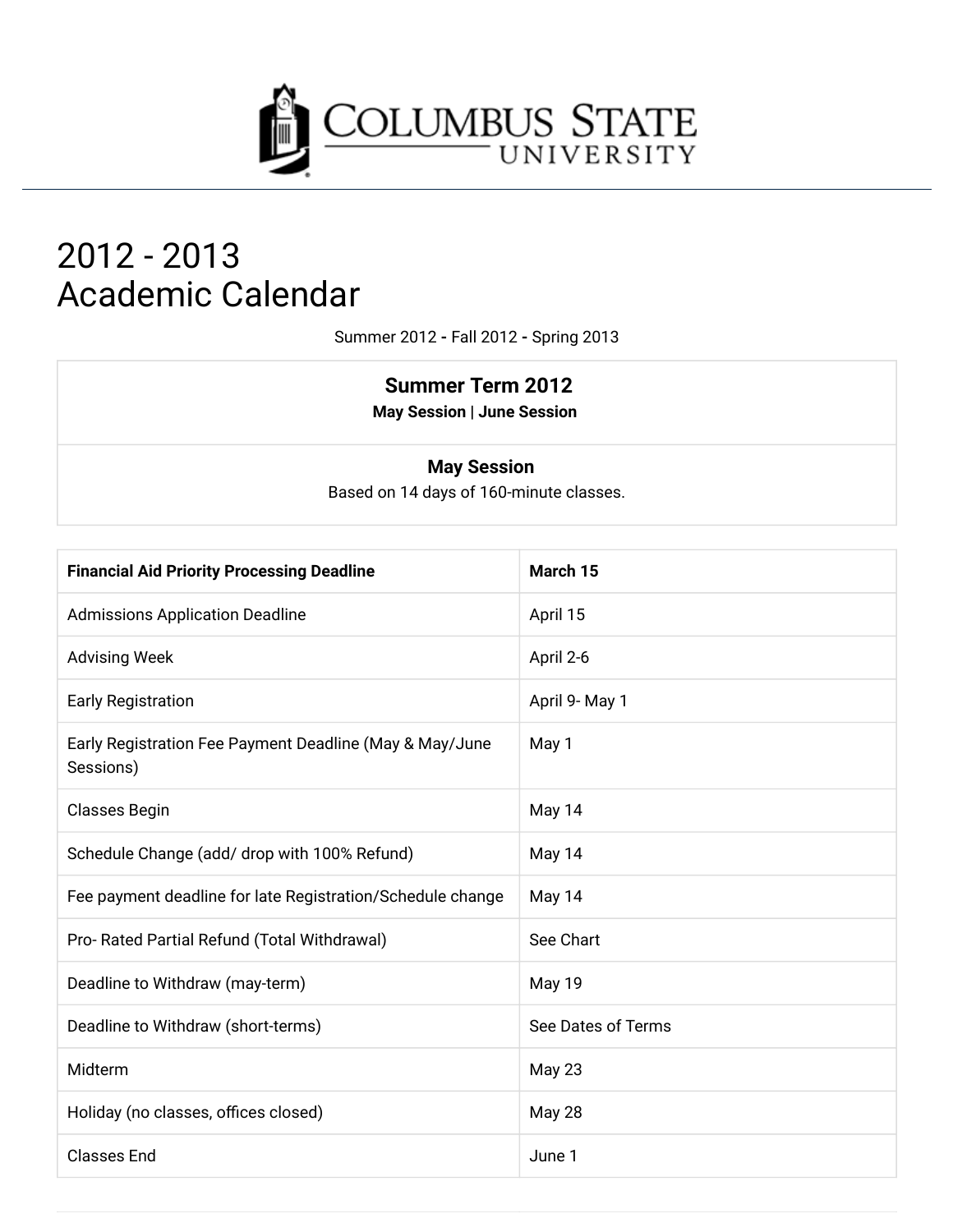| <b>Financial Aid Priority Processing Deadline</b> | March 15              |
|---------------------------------------------------|-----------------------|
| <b>Final Examinations</b>                         | June 4                |
| Grades are Due (may-term)                         | August 3 (10:00 a.m.) |
| Grades are Due (short-terms)                      | See Grades by terms   |
|                                                   |                       |

### **June Session** Based on 27 days of 85-minute classes, 13 days of 175-minute classes, and 7 weeks of instruction.

| <b>Financial Aid Priority Processing Deadline</b>          | March 15                     |
|------------------------------------------------------------|------------------------------|
| <b>Admissions Application Deadline</b>                     | May 15                       |
| <b>Advising Week</b>                                       | April 2-6                    |
| <b>Early Registration</b>                                  | April 9- May 1               |
| Application Deadline for Summer Graduation                 | <b>May 15</b>                |
| <b>Summer Open Registration</b>                            | May 14- June 6               |
| Early Registration Fee Payment Deadline (June Session)     | June 1                       |
| <b>New Student Orientation</b>                             | <b>See Orientation Dates</b> |
| Late Registration                                          | June 7                       |
| <b>Classes Begin</b>                                       | June 11                      |
| Schedule Change (add/ drop with 100% Refund)               | June 13-14                   |
| Fee payment deadline for late Registration/Schedule change | June 14                      |
| Pell Grant payments based on enrollment as of this date    | June 14                      |
| Pro- Rated Partial Refund (Total Withdrawal)               | See Chart                    |
| Holiday (no classes, offices closed)                       | July 4                       |
| Deadline to Withdraw (full-term)                           | June 22                      |
| Deadline to Withdraw (short-terms)                         | See Dates of Terms           |
| Midterm                                                    | July 5                       |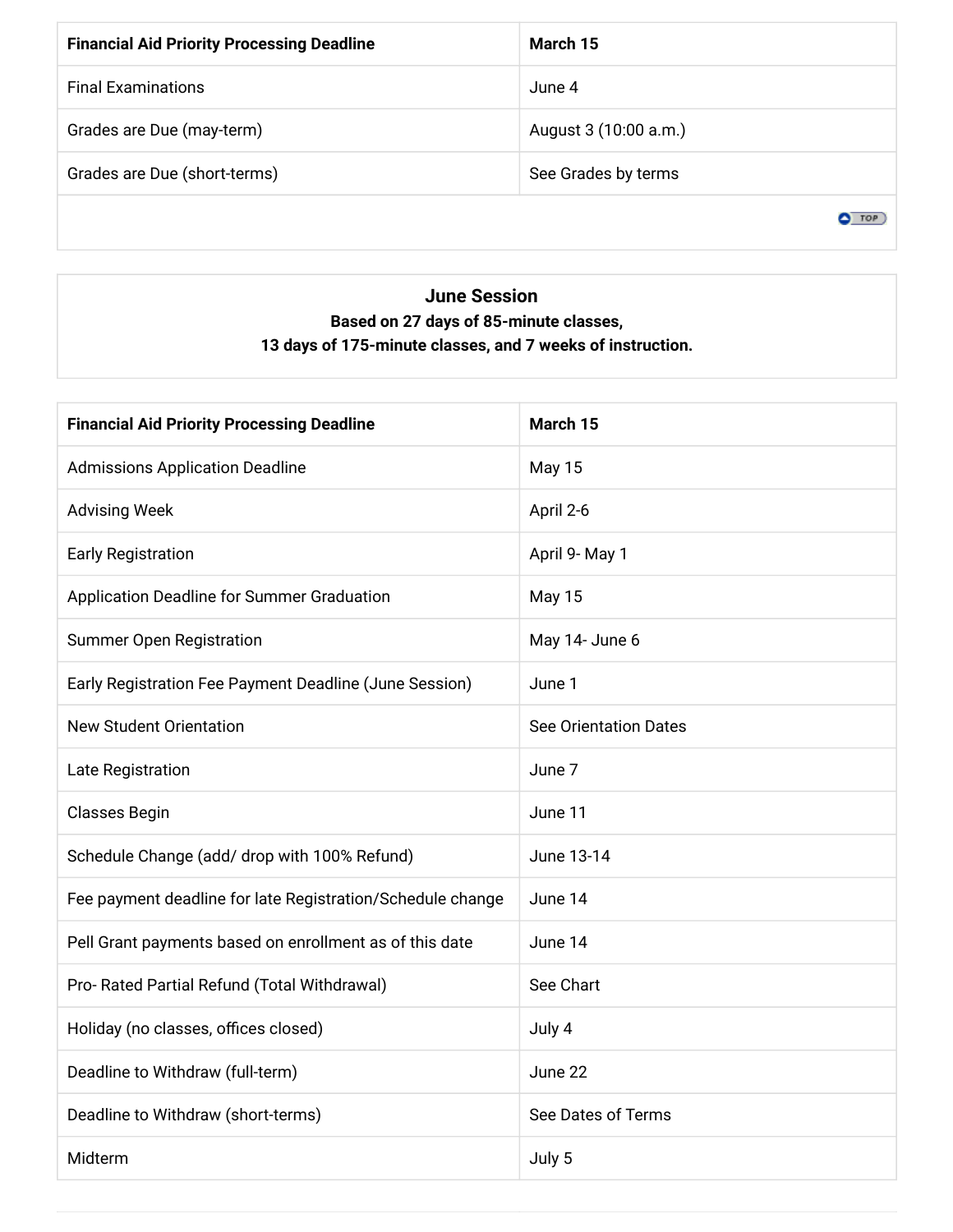| <b>Financial Aid Priority Processing Deadline</b> | March 15                       |
|---------------------------------------------------|--------------------------------|
| Classes End                                       | July 26                        |
| <b>Final Examinations</b>                         | July 27-28, 30-31 and August 1 |
| Grades are Due (full-term)                        | August 3 (10:00 a.m.)          |
| Grades are Due (short-terms)                      | See Grades by terms            |
|                                                   |                                |

### **Fall Semester 2012**

Based on 45 days of 50-minute classes, 30 days of 75-minute classes, and 14 days of 160-minute classes for a three credit hour course.

| <b>Advising Week</b>                                             | April 2-6                |
|------------------------------------------------------------------|--------------------------|
| <b>Early Registration</b>                                        |                          |
| <b>G</b> Graduate College                                        | April 2- July 26         |
| ● Seniors and Post-baccalaureate                                 | April 9 - July 26        |
| <b>A</b> Freshman                                                | April 10- July 26        |
| <b>•</b> Sophomores and Juniors                                  | April 11- July 26        |
| <b>A</b> Non-degree, Transient, and Audit Students               | April 12- July 26        |
| <b>Financial Aid Priority Processing Deadline</b>                | May 2                    |
| <b>New Student Orientation</b>                                   | <b>See Various Dates</b> |
| <b>Priority Application Deadline</b>                             | May 2                    |
| <b>Admissions Application Deadline</b>                           | June 30                  |
| Early Registration Fee Payment Deadline                          | July 27                  |
| Late Registration                                                | August 9                 |
| Refunds: Total Withdrawal 100%                                   | <b>TBA</b>               |
| <b>Classes Begin</b>                                             | August 13                |
| Schedule Change for Full-Term Courses, Drop/Add (100%<br>Refund) | August 13-17             |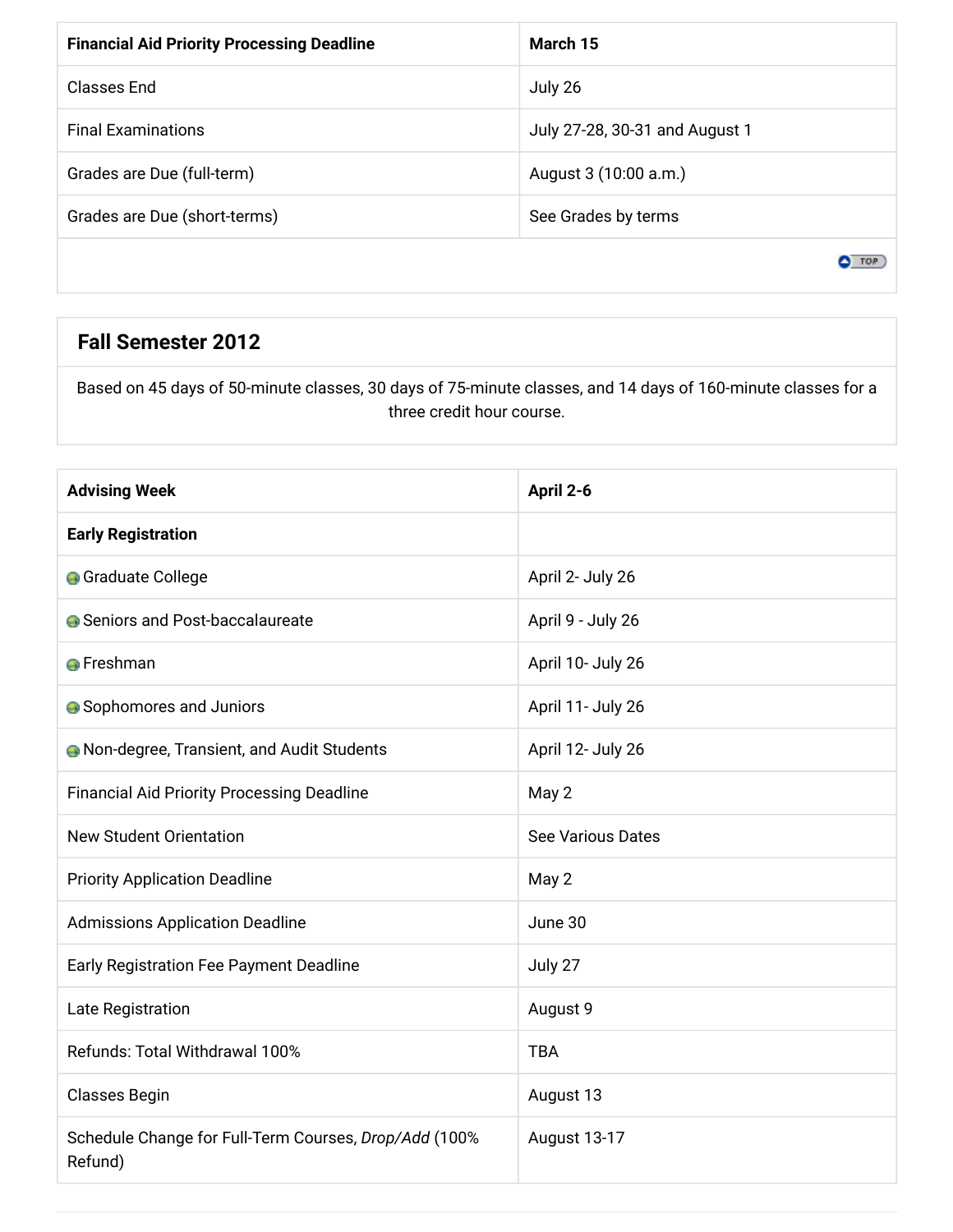| <b>Advising Week</b>                                                                                                                    | April 2-6                                    |
|-----------------------------------------------------------------------------------------------------------------------------------------|----------------------------------------------|
| Fee payment deadline for late Registration/Schedule change                                                                              | August 17                                    |
| Pell Grant payments based on enrollment as of this date                                                                                 | August 17                                    |
| Application Deadline for Fall 2012 Graduation                                                                                           | August 28                                    |
| Pro- Rated Partial Refund (Total Withdrawal)                                                                                            | See Chart                                    |
| Labor Day Holiday (no classes, offices closed)                                                                                          | September 3                                  |
| Deadline to Withdraw (full-term)                                                                                                        | September 7                                  |
| Deadline to Withdraw (short-terms)                                                                                                      | See Dates of Terms                           |
| Midterm                                                                                                                                 | October 4                                    |
| Fall Break (no classes)                                                                                                                 | October 8-9                                  |
| For Spring 2012 Admissions, Advising, Registration and other dates that occur during Fall, please see the Spring<br>2013 Calendar (TBA) |                                              |
| Thanksgiving Holiday Break (no classes)                                                                                                 | November 21-25                               |
| Thanksgiving Holiday Break (offices closed)                                                                                             | November 22-25                               |
| <b>Student Course Evaluations</b>                                                                                                       | To be established via Social Research Center |
| <b>Classes End</b>                                                                                                                      | December 4*                                  |
| <b>Study Day</b>                                                                                                                        | December 5                                   |
| <b>Final Examinations</b>                                                                                                               | December 6-8, 10-12                          |
| <b>Graduation Ceremony</b>                                                                                                              | December 10                                  |
| Grades are Due (full-term)                                                                                                              | December 14 (10:00 a.m.)                     |
| Grades are Due (short-terms)                                                                                                            | See Grades by terms                          |
| Grades are Official                                                                                                                     | January 3, 2013                              |

\*The last class day for regular term Tues/Thurs classes is Thursday, Nov. 29. The last class day for regular term Mon/Wed classes is Monday, Dec. 3. The last class for 2/3rds, 3rd 1/3rd and 2nd Half term courses is Tuesday Dec. 4.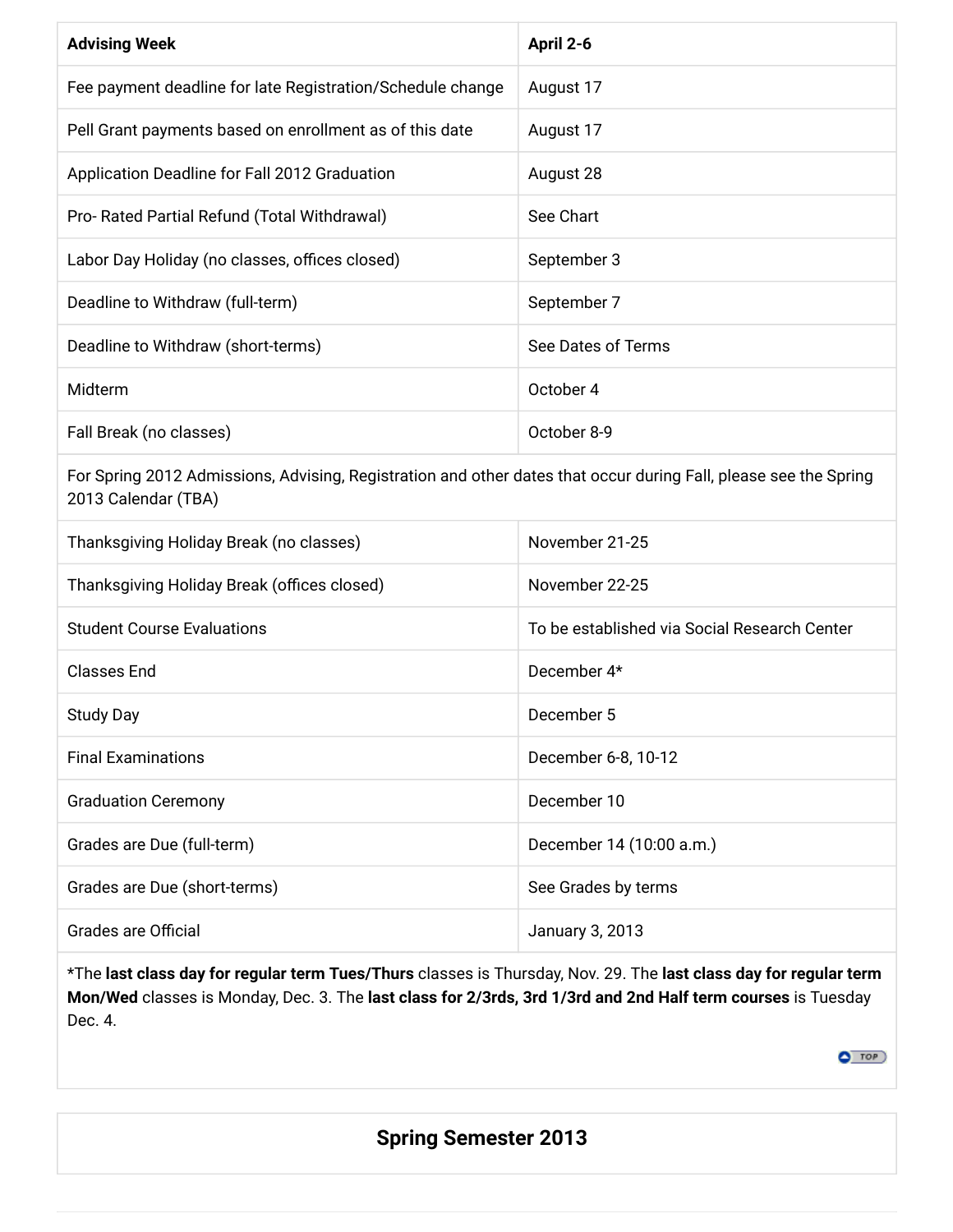## **Spring Semester 2013**

Based on 45 days of 50-minute classes, 30 days of 75-minute classes, and 14 days of 160-minute classes for a three credit hour course.

| <b>Advising Week</b>                                             | October 29-November 2                           |
|------------------------------------------------------------------|-------------------------------------------------|
| <b>Financial Aid Priority Processing Deadline</b>                | November 1                                      |
| <b>Early Registration</b>                                        |                                                 |
| <b>G</b> Graduate College                                        | October 29- December 12                         |
| <b>A</b> Seniors and Post-baccalaureate                          | November 5- December 12                         |
| <b>O</b> Freshman                                                | November 6- December 12                         |
| • Sophomores and Juniors                                         | November 7- December 12                         |
| <b>A</b> Non-degree, Transient, and Audit Students               | November 8- December 12                         |
| <b>Admissions Application Deadline</b>                           | November 30                                     |
| Early Registration Fee Payment Deadline                          | December 13                                     |
| Late Registration                                                | January 4                                       |
| <b>Classes Begin</b>                                             | January 7                                       |
| Schedule Change for Full-Term Courses, Drop/Add (100%<br>Refund) | January 7-11                                    |
| Pell Grant payments based on enrollment as of this date          | January 11                                      |
| Fee Payment deadline for late Registration/Schedule Change       | January 11                                      |
| Pro-Rated Partial Refund (Total Withdrawal)                      | See Chart                                       |
| Application Deadline for Spring 2012 Graduation                  | January 18                                      |
| Martin Luther King Holiday (no classes, offices closed)          | January 21                                      |
| Deadline to Withdraw (full-term)                                 | February 4                                      |
| Deadline to Withdraw (short-terms)                               | See Dates of Terms                              |
| Midterm                                                          | Feburary 28                                     |
| Spring Break (no classes)                                        | March 4-10                                      |
| <b>Student Course Evaluations</b>                                | To be established by the Social Research Center |